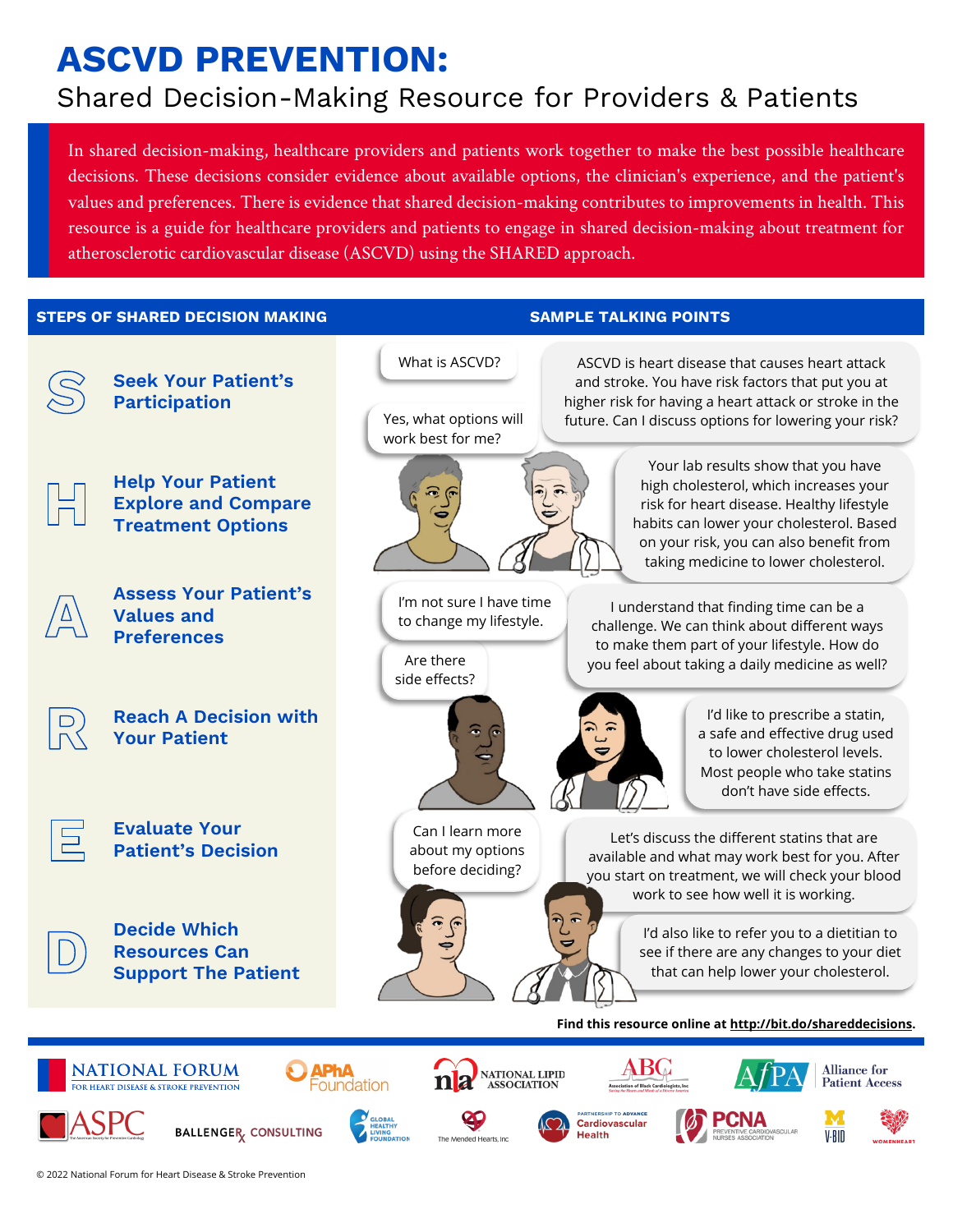## **FOR PROVIDERS ASCVD Shared Decision-Making Guide**



#### **Step 1: Seek Your Patient's Participation**

Many patients are unaware that they can and should participate in their health care decision-making. Communicate that a choice exists and invite your patient to participate in the process.

#### **Summarize the health problem:**

- "ASCVD refers to heart disease that causes heart attack or stroke."
- "One in 3 people will have a heart attack or stroke in their lifetime. If you have had a heart attack or stroke in the past, you are more likely to have it again."

**Invite your patient to be involved in decisions.** Invite your patient to ask questions and discuss options with you.

• "I'd like to discuss lifestyle changes and treatment to lower your risk for future heart attack or stroke. Then, we can decide together which options may be best for you."



#### **Step 2: Help Your Patient Explore and Compare Treatment Options**

Discussing options with your patient can help you build a trusting relationship.

#### **Assess what your patient already knows about his or her options.**

• "What have you heard about ways to lower the risk of heart disease or ASCVD?"

**Explain each option clearly, using plain language.** Avoid using technical or medical jargon. Point out when there are clear differences between specific options.

- "The best treatment depends on your risk for developing ASCVD in the future."
- "People at low risk for ASCVD can avoid or delay heart disease through lifestyle changes, such as eating a heart-healthy diet, exercising, and maintaining a healthy weight."
- "People at medium or high risk for ASCVD may benefit from taking medicine to lower their risk for ASCVD. Taking a statin daily is one of the most effective ways to lower the risk for a heart attack or stroke."

Additional talking points are provided in the accompanying patient handout, **["Reducing Your Risk](#page-4-0)  [for Heart Attack or Stroke"](#page-4-0) (page 5 of this document)**.

**Discuss the benefits and harms of each option.** Clearly communicate the risks and benefits of each option. Some resources include:

- Foundation for the National Lipid Association Primary Prevention of ASCVD: [https://www.learnyourlipids.com/wp](https://www.learnyourlipids.com/wp-content/uploads/2021/07/Statins_for_Prevention_of_Heart_Attack_and_Stroke.pdf)[content/uploads/2021/07/Statins\\_for\\_Prevention\\_of\\_Heart\\_Attack\\_and\\_Stroke.pdf](https://www.learnyourlipids.com/wp-content/uploads/2021/07/Statins_for_Prevention_of_Heart_Attack_and_Stroke.pdf)
- American College of Cardiology ASCVD Risk Estimator Plus: [https://tools.acc.org/ascvd-risk](https://tools.acc.org/ascvd-risk-estimator-plus)[estimator-plus](https://tools.acc.org/ascvd-risk-estimator-plus)
- Mayo Clinic Statin Choice Decision Aid:<https://statindecisionaid.mayoclinic.org/statin/index>

The Value & Access Collaboration facilitated by the National Forum for Heart Disease & Stroke Prevention developed this resource. It was made possible by support from Amgen (Founding Sponsor), BMS-Pfizer Alliance, Novartis, and Regeneron.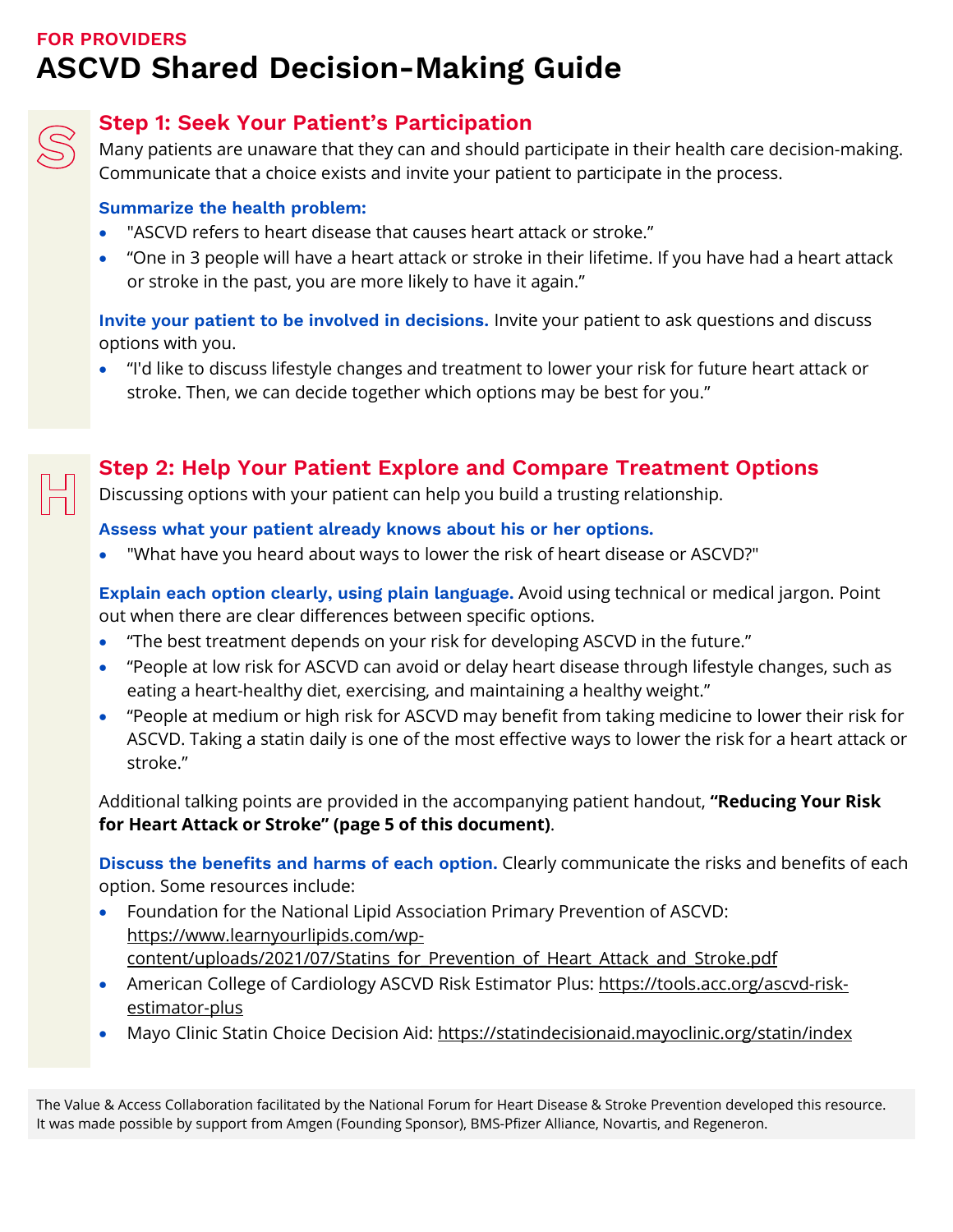## **FOR PROVIDERS ASCVD Shared Decision-Making Guide**



 $\mathbb{R}$ 

 $\boxed{5}$ 

#### **Step 3: Assess Your Patient's Values and Preferences**

**Encourage your patient to talk about what is important to him or her regarding the options.** Use open-ended questions and listen actively to your patient.

- "What are the benefits of reducing the risk of ASCVD for you?" "What are the disadvantages?" "Do the benefits outweigh the disadvantages?"
- "What lifestyle and treatment goals are achievable for you?"
- "What will motivate you to stay on a treatment plan?"

**Acknowledge the values and preferences that matter to your patient.** Paraphrase what you have heard from your patient. This signals to your patient you are listening to his or her perspective.

#### **Step 4: Reach a Decision With Your Patient**

**Ask if he or she is ready to make a decision or if they have any additional questions.** Follow up with your patient if they request more time to consider the options.

• "Now that we discussed your options for reducing your risk of ASCVD, which lifestyle changes and treatment do you think is right for you?"

The decisions can be documented in the accompanying **["ASCVD Treatment Planning Worksheet"](#page-3-0) (page 4 [of this document\)](#page-3-0)**.

#### **Step 5: Evaluate Your Patient's Decision**

**Make plans to review the decision in the future.** Remind your patient that decisions may be reviewed and some can be changed if they are not working well for your patient.

- "After starting treatment, we will check your blood work again to find out how well the treatment is working."
- "Side effects are uncommon, but if you do have any, we can try a different medicine or change the dose (amount) you are taking."

#### **Decide Which Local Resources Will Effectively Support the Patient**

**Share resources to support patients**, including their cardiovascular care team (e.g. lipid (cholesterol) specialist, pharmacist, registered dietitian). Give contact information for each resource.

#### **References**

• [The SHARE Approach.](https://www.ahrq.gov/health-literacy/professional-training/shared-decision/tool/resource-2.html) Content last reviewed October 2020. Agency for Healthcare Research and Quality, Rockville, MD.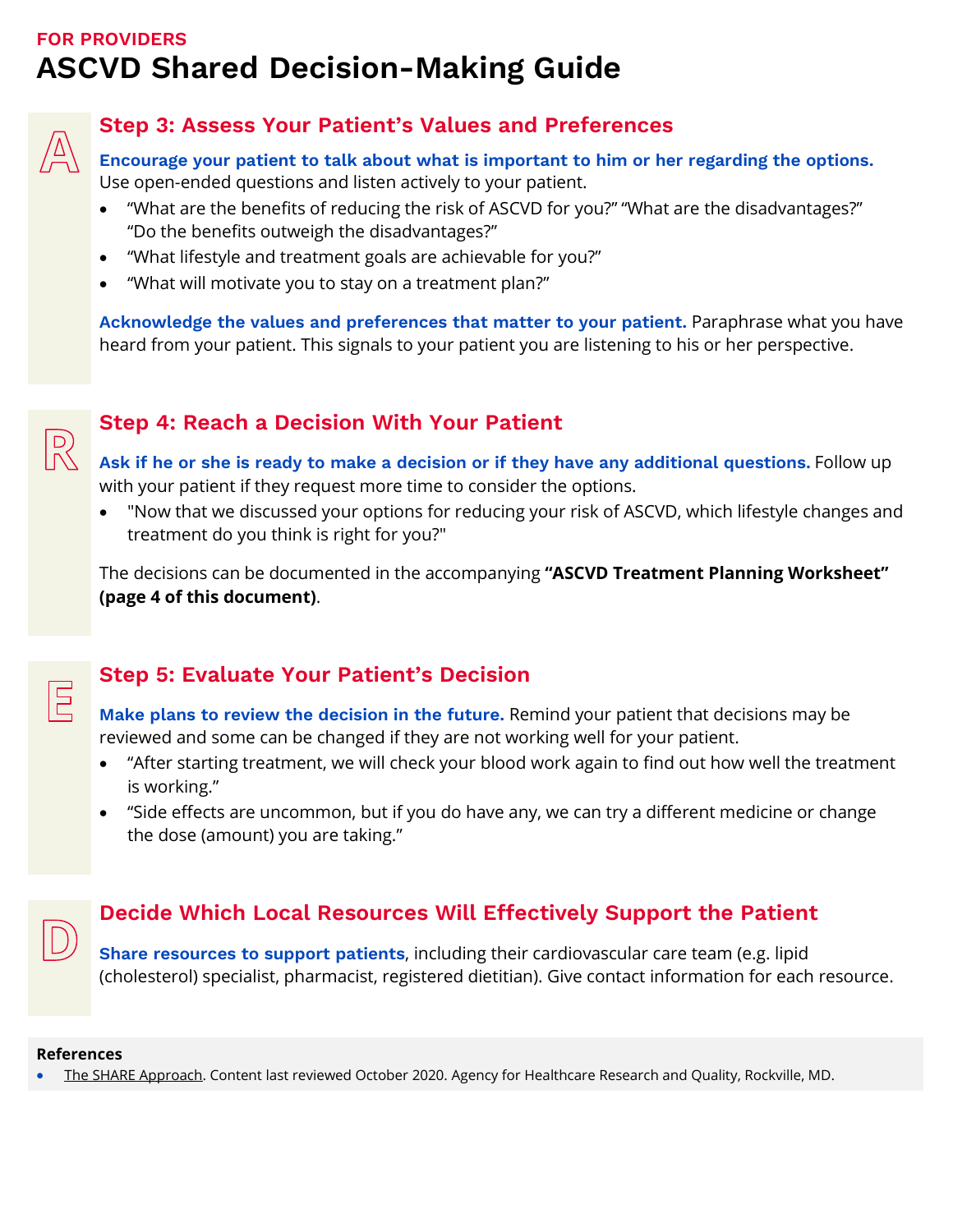#### <span id="page-3-0"></span>**FOR PROVIDERS & PATIENTS**

# **ASCVD Treatment Planning Worksheet**

| Visit date:                                                               |                                                                       | What treatment goals are<br>achievable for you? |
|---------------------------------------------------------------------------|-----------------------------------------------------------------------|-------------------------------------------------|
| <b>Reason for treatment/Treatment goals</b>                               |                                                                       |                                                 |
| $\Box$ Lower risk of heart attack and stroke<br>$\Box$ Heart disease risk | $\Box$ Family history of heart disease<br>$\square$ Lower cholesterol |                                                 |
| <b>Heart-healthy diet goals</b>                                           | <b>Exercise goals</b>                                                 |                                                 |
| <b>Medication regimen</b>                                                 |                                                                       |                                                 |
| Name:                                                                     | Dose<br>(amount):                                                     | Frequency:                                      |
| Name:                                                                     | Dose<br>(amount):                                                     | Frequency:                                      |
| Name:                                                                     | Dose<br>(amount):                                                     | Frequency:                                      |
| <b>Treatment adherence concerns:</b>                                      | <b>Treatment adherence strategies:</b>                                |                                                 |
|                                                                           |                                                                       |                                                 |

#### **Lab Results**

|             | <b>Lab Results</b>          |       |           |       |                |                   |
|-------------|-----------------------------|-------|-----------|-------|----------------|-------------------|
| <b>Date</b> | <b>Total</b><br>cholesterol | HDL-C | Non-HDL-C | LDL-C | <b>TG</b>      | <b>Medication</b> |
|             | Desirable values            |       |           |       | <b>Changes</b> |                   |
|             |                             |       |           |       |                |                   |
|             |                             |       |           |       |                |                   |
|             |                             |       |           |       |                |                   |
|             |                             |       |           |       |                |                   |
|             |                             |       |           |       |                |                   |

HDL-C= high-density lipoprotein cholesterol; Non-HDL-C = non-high-density lipoprotein cholesterol; LDL-C= low-density lipoprotein cholesterol; TG = triglyceride

#### **My Cardiovascular Care Team**

| <b>Provider</b>        | <b>Contact Info</b> | <b>Provider</b>       | <b>Contact Info</b> |
|------------------------|---------------------|-----------------------|---------------------|
| Primary care provider  |                     | Registered dietitian  |                     |
| Cholesterol specialist |                     | Pharmacist            |                     |
| Other specialist       |                     | Health insurance plan |                     |